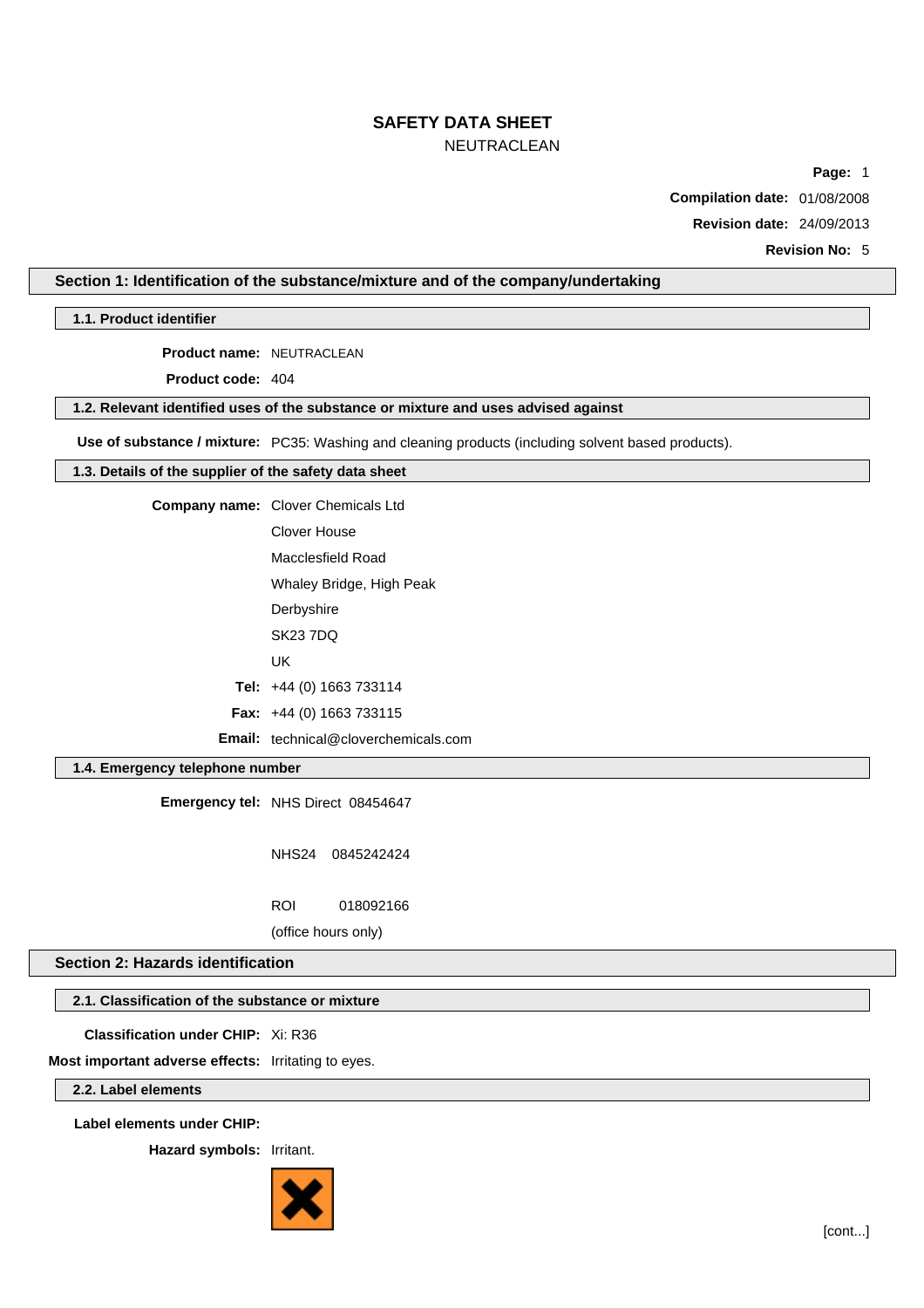**Risk phrases:** R36: Irritating to eyes.

**Safety phrases:** S2: Keep out of the reach of children.

S7: Keep container tightly closed.

S26: In case of contact with eyes, rinse immediately with plenty of water and seek

medical advice.

**2.3. Other hazards**

**PBT:** This product is not identified as a PBT substance.

### **Section 3: Composition/information on ingredients**

**3.2. Mixtures**

#### **Hazardous ingredients:**

C9/11 A, >3-6 EO PREDOMINANTLY LINEAR (DID 21)

| <b>EINECS</b>  | CAS         | Classification<br>CHIP∍ | <b>CLP Classification</b> | Percent |
|----------------|-------------|-------------------------|---------------------------|---------|
| <b>POLYMER</b> | 160875-66-1 | Xi: R41                 | Eve Dam. 1: H318          | 10%     |

**Section 4: First aid measures**

**4.1. Description of first aid measures**

**Skin contact:** Wash immediately with plenty of soap and water.

**Eye contact:** Bathe the eye with running water for 15 minutes. Consult a doctor.

**Ingestion:** Wash out mouth with water. Do not induce vomiting. If conscious, give half a litre of water to drink immediately. Consult a doctor.

#### **4.2. Most important symptoms and effects, both acute and delayed**

**Skin contact:** There may be mild irritation at the site of contact.

**Eye contact:** There may be pain and redness. The eyes may water profusely.

**Ingestion:** There may be soreness and redness of the mouth and throat. Nausea and stomach pain may occur.

**Inhalation:** No symptoms.

**Delayed / immediate effects:** Immediate effects can be expected after short-term exposure.

**4.3. Indication of any immediate medical attention and special treatment needed**

**Immediate / special treatment:** Eye bathing equipment should be available on the premises.

### **Section 5: Fire-fighting measures**

**5.1. Extinguishing media**

**Extinguishing media:** Water.

**5.2. Special hazards arising from the substance or mixture**

**Exposure hazards:** In combustion emits toxic fumes of carbon dioxide / carbon monoxide.

**Page:** 2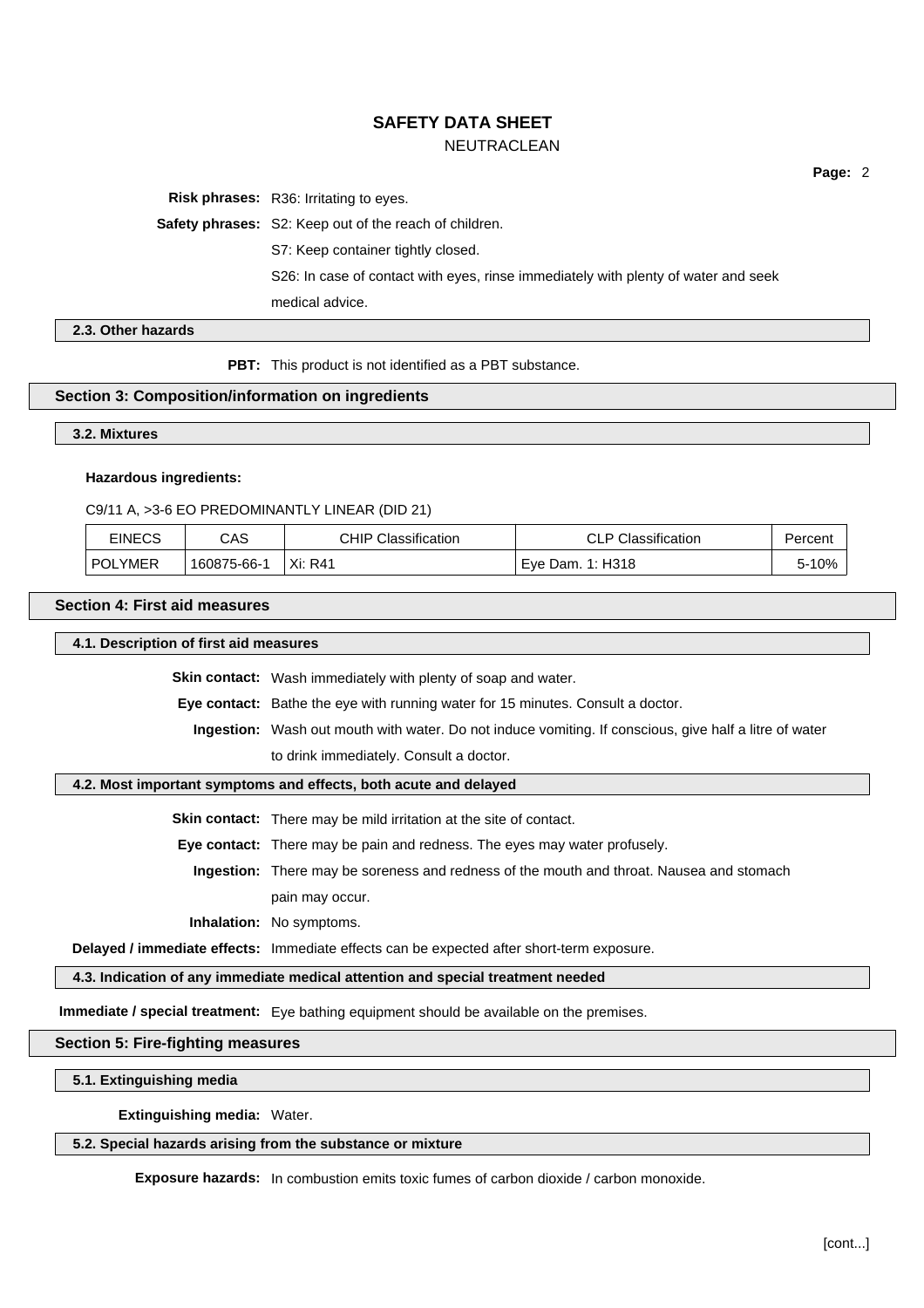### **5.3. Advice for fire-fighters**

**Advice for fire-fighters:** Wear self-contained breathing apparatus. Wear protective clothing to prevent contact with skin and eyes.

### **Section 6: Accidental release measures**

### **6.1. Personal precautions, protective equipment and emergency procedures**

**Personal precautions:** Mark out the contaminated area with signs and prevent access to unauthorised

personnel. Do not attempt to take action without suitable protective clothing - see section

8 of SDS. Turn leaking containers leak-side up to prevent the escape of liquid.

**6.2. Environmental precautions**

**Environmental precautions:** Do not discharge into drains or rivers. Contain the spillage using bunding.

### **6.3. Methods and material for containment and cleaning up**

**Clean-up procedures:** Transfer to a suitable container.

**6.4. Reference to other sections**

**Reference to other sections:** Refer to section 8 of SDS.

### **Section 7: Handling and storage**

**7.1. Precautions for safe handling**

#### **7.2. Conditions for safe storage, including any incompatibilities**

**Storage conditions:** Store in cool, well ventilated area.

**Suitable packaging:** Polyethylene. Stainless steel.

**7.3. Specific end use(s)**

**Specific end use(s):** No data available.

### **Section 8: Exposure controls/personal protection**

**8.1. Control parameters**

**Workplace exposure limits:** No data available.

**8.1. DNEL/PNEC Values**

**DNEL / PNEC** No data available.

**8.2. Exposure controls**

**Hand protection:** Protective gloves. Rubber gloves.

**Eye protection:** Tightly fitting safety goggles. Ensure eye bath is to hand.

### **Section 9: Physical and chemical properties**

### **9.1. Information on basic physical and chemical properties**

**State:** Liquid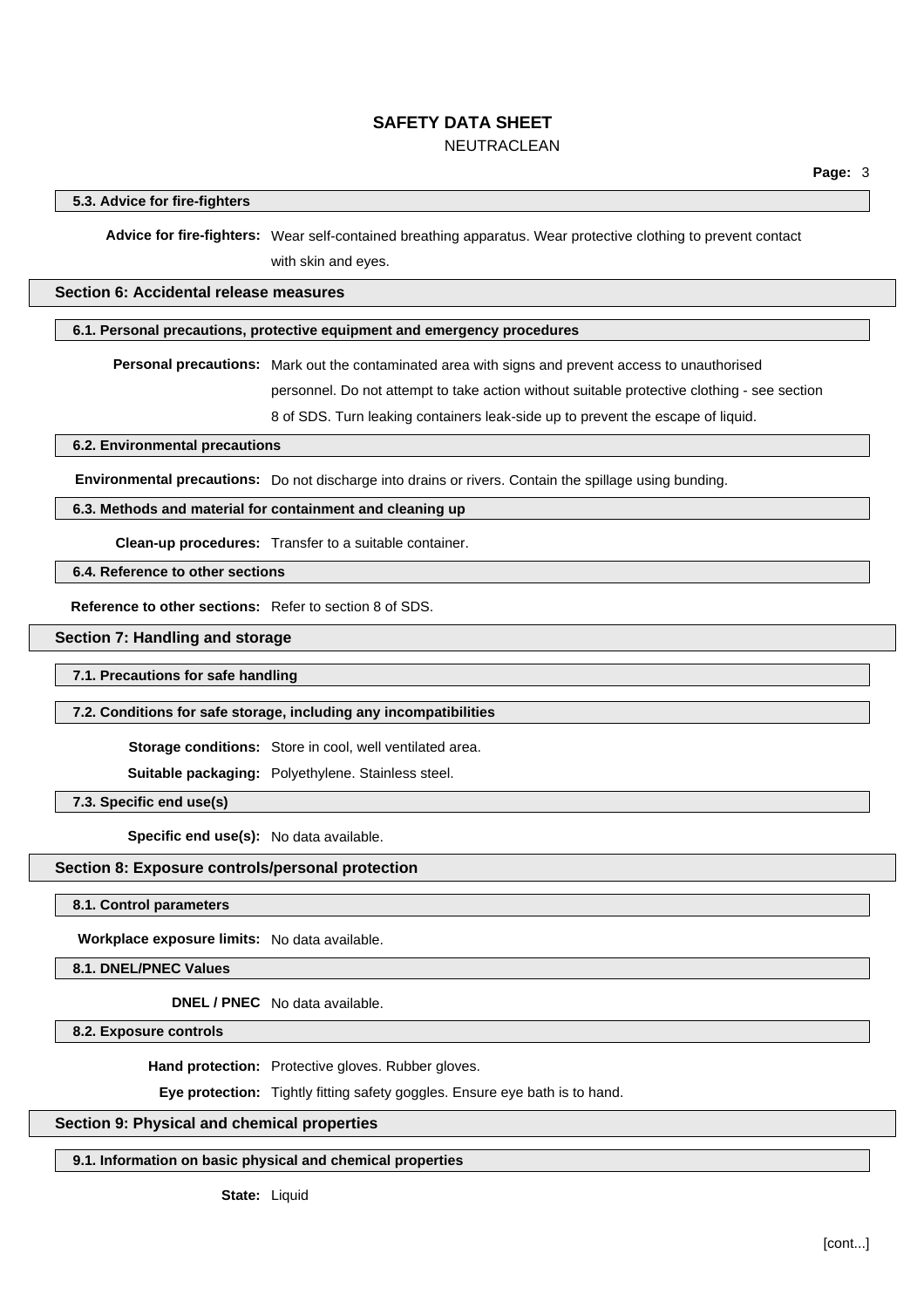### **SAFETY DATA SHEET**

### NEUTRACLEAN

| Colour: Blue                        |                                                  |  |
|-------------------------------------|--------------------------------------------------|--|
|                                     | <b>Odour:</b> Barely perceptible odour           |  |
| <b>Evaporation rate: Moderate</b>   |                                                  |  |
|                                     | <b>Oxidising:</b> Non-oxidising (by EC criteria) |  |
| <b>Solubility in water: Soluble</b> |                                                  |  |
| Also soluble in: Ethanol.           |                                                  |  |
| <b>Viscosity: Viscous</b>           |                                                  |  |
| <b>Boiling point/range°C: 100</b>   | Melting point/range $C: 0$                       |  |
| <b>Relative density: 1.026</b>      | pH: 7                                            |  |
| VOC q/l: 0                          |                                                  |  |

**9.2. Other information**

**Other information:** No data available.

**Section 10: Stability and reactivity**

**10.1. Reactivity**

**Reactivity:** Stable under recommended transport or storage conditions.

**10.2. Chemical stability**

**Chemical stability:** Stable under normal conditions.

### **10.3. Possibility of hazardous reactions**

**Hazardous reactions:** Hazardous reactions will not occur under normal transport or storage conditions.

**10.4. Conditions to avoid**

**10.5. Incompatible materials**

### **10.6. Hazardous decomposition products**

**Haz. decomp. products:** In combustion emits toxic fumes of carbon dioxide / carbon monoxide.

### **Section 11: Toxicological information**

**11.1. Information on toxicological effects**

**Hazardous ingredients:**

### **C9/11 A, >3-6 EO PREDOMINANTLY LINEAR (DID 21)**

| OR.<br>∍∧<br>.1/k <sub>C</sub><br>-non<br>$\sim$<br><br>.<br>$ -$<br>. . |
|--------------------------------------------------------------------------|
|--------------------------------------------------------------------------|

### **Relevant effects for mixture:**

| Effect     | ∢oute           | <b>Basis</b>              |
|------------|-----------------|---------------------------|
| Irritation | OP <sup>T</sup> | calculated<br>-lazardous: |

**Page:** 4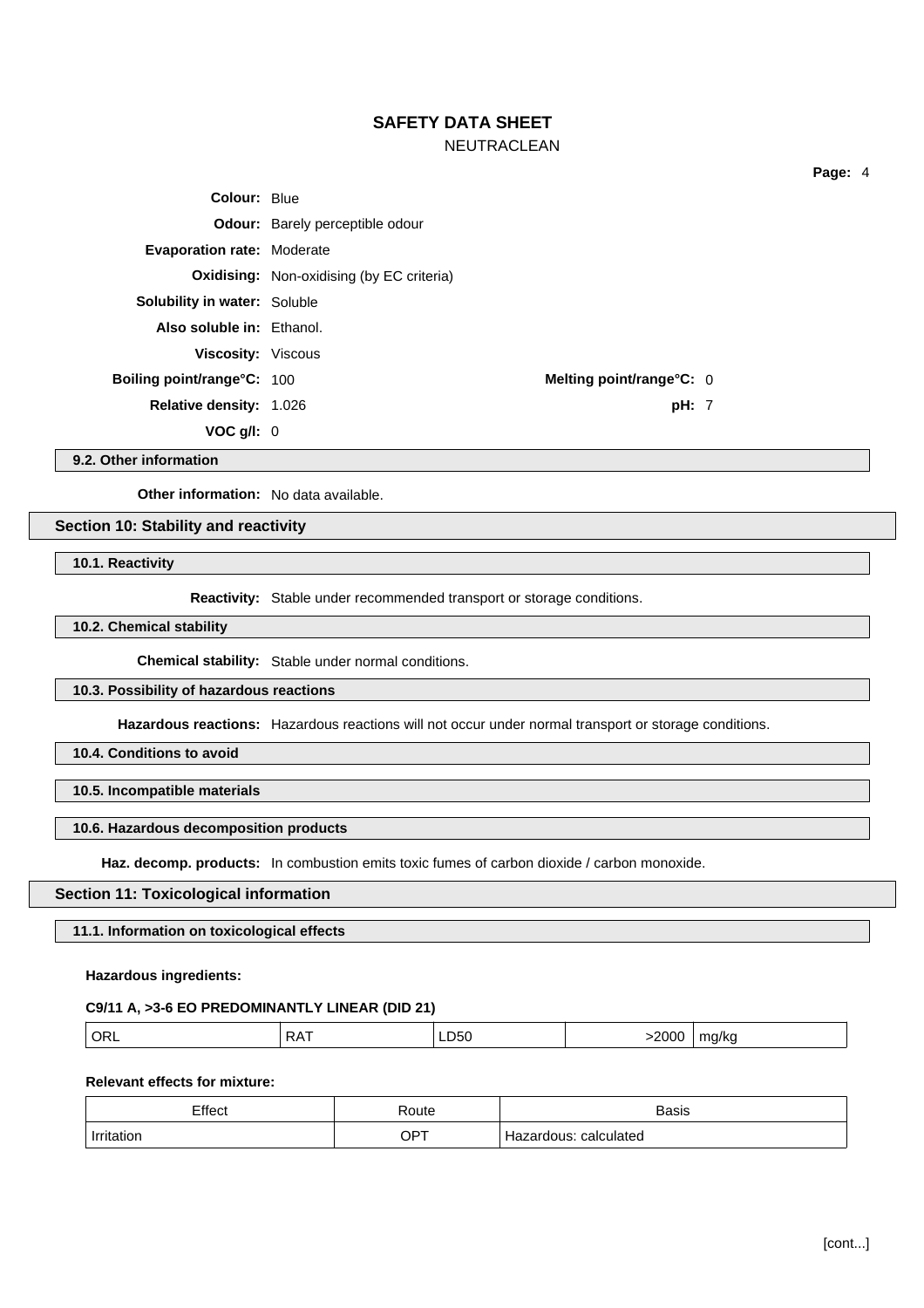#### **Symptoms / routes of exposure**

**Skin contact:** There may be mild irritation at the site of contact.

**Eye contact:** There may be pain and redness. The eyes may water profusely.

**Ingestion:** There may be soreness and redness of the mouth and throat. Nausea and stomach pain may occur.

**Inhalation:** No symptoms.

**Delayed / immediate effects:** Immediate effects can be expected after short-term exposure.

#### **Section 12: Ecological information**

**12.1. Toxicity**

**Ecotoxicity values:** No data available.

**12.2. Persistence and degradability**

**Persistence and degradability:** Biodegradable. The surfactants contained in this preperation comply with the

biodegradability criteria as laid down in regulation (EC) No.648/2004 on detergents.

### **12.3. Bioaccumulative potential**

**Bioaccumulative potential:** No bioaccumulation potential.

**12.4. Mobility in soil**

**Mobility:** Readily absorbed into soil.

#### **12.5. Results of PBT and vPvB assessment**

**PBT identification:** This product is not identified as a PBT substance.

**12.6. Other adverse effects**

**Other adverse effects:** Negligible ecotoxicity.

### **Section 13: Disposal considerations**

#### **13.1. Waste treatment methods**

**Disposal of packaging:** Dispose of as normal industrial waste.

**NB:** The user's attention is drawn to the possible existence of regional or national regulations regarding disposal.

### **Section 14: Transport information**

**Transport class:** This product does not require a classification for transport.

#### **Section 15: Regulatory information**

### **15.1. Safety, health and environmental regulations/legislation specific for the substance or mixture**

#### **15.2. Chemical Safety Assessment**